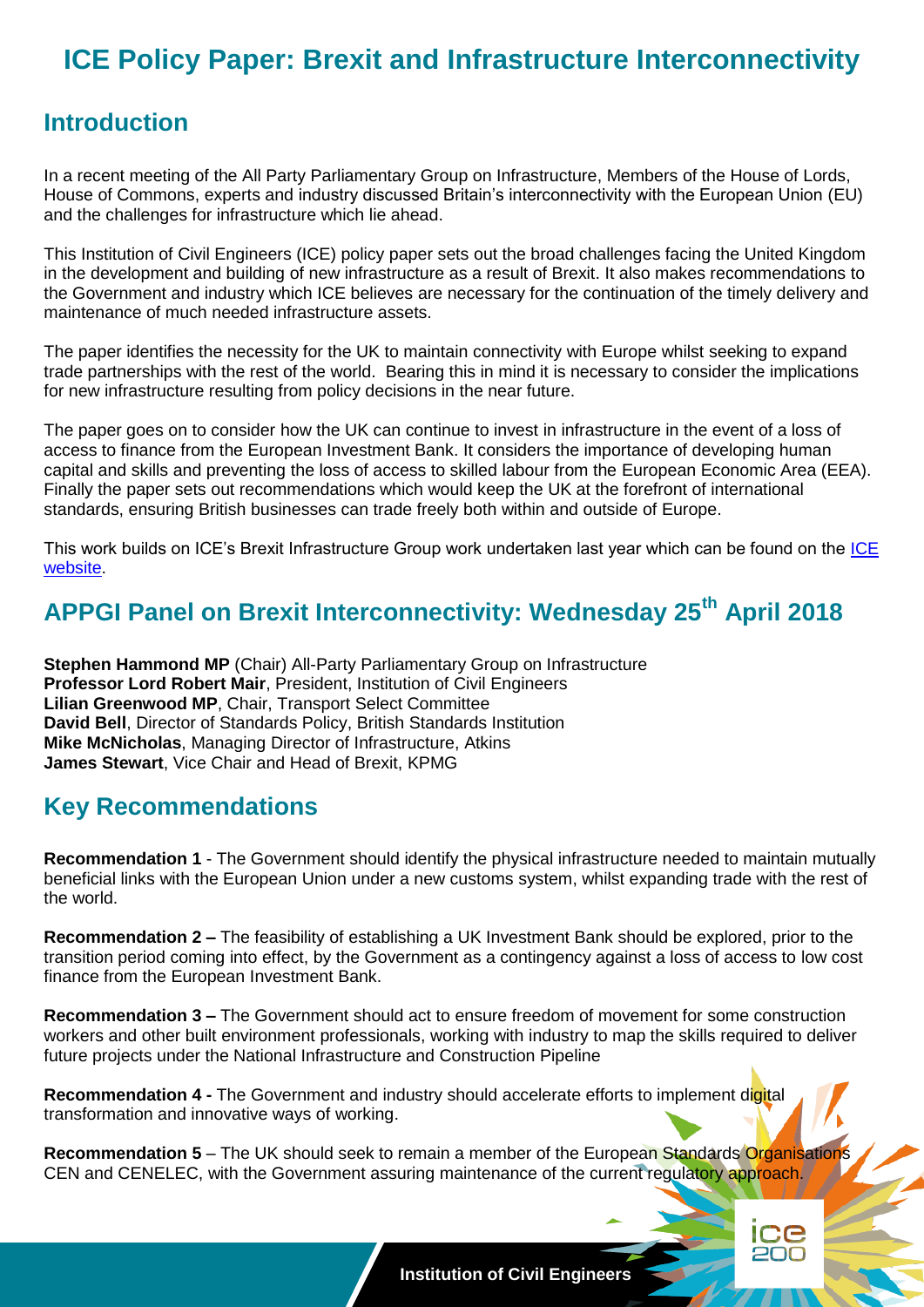# **Maintaining Physical Connectivity with Europe**

The UK's membership of the EU has seen the development of near frictionless trade and an expectation of freedom of movement for individuals which is low cost and uncomplicated. Maintaining or replicating the conditions of frictionless trade and the expectations individuals have come to expect outside of the single market and customs union is a significant challenge. This is especially true in an environment where customs and migration checks are more rigorous and the UK seeks to increase the volume of trade from additional partners.

The Government is currently considering two customs proposals outlining the UK's future relationship with the EU; a customs partnership and a customs arrangement.

A customs partnership would remove the need for new customs checks on the border by maintaining the external tariff. The UK would continue to collect EU tariffs on imported goods from outside the EU. Importers could claim back any difference if they sell those goods in the UK and the UK has a lower tariff in future.

A customs arrangement would seek to minimise checks by using new technologies and trusted trader schemes where tariffs could be collected outside the border rather than on a transactional 'every crossing' basis.

Alternatively, if there is no agreement, the UK will default to World Trade Organisation rules and customs checks would apply on all goods and services.

The greater the extent of divergence away from the existing customs union, the greater the need for additional infrastructure such as lorry parks, expanded port facilities and border checks. Existing infrastructure would also need to be adapted to facilitate new technology. Alterations will also need to be made to existing infrastructure which was never designed for border checks, the Channel Tunnel and the border with the Republic of Ireland being the primary examples. These new and modified assets would also need to be both in the UK and ports of entry in the EU.

The Government must be mindful that infrastructure takes time to design, fund and build. With Brexit less than a year away and any transitionary period expected to be no more than two years, Ministers must take into account that the development and implementation of new technology and infrastructure assets may not arrive before the new arrangements come into force.

Operation Stack is implemented in Kent when there are delays to cross channel travel due to bad weather, operational difficulties, security or industrial action. The lessons learnt suggest that delays to crossings would cost the UK freight industry £750,000 per day. Both local and national government have committed to a recommendation for the building of lorry parks to avoid congestion on roads. These would need to be some 65 hectares in size but would take many years to build and have also faced legal challenges.<sup>1</sup>

In May 2018, the Government announced a replacement initiative, Operation Brock, which would make alterations to the M20 to allow the motorway to act as a temporary lorry park on the southbound carriageway whilst allowing flow in both directions on the northern carriageway. This, however, can only be an interim measure and ICE welcomes the Government's decision to consult on a long term solution.<sup>2</sup>

The UK also has important links with the EU and EEA on energy supply and digital infrastructure. The unexpected cold weather in March 2018 saw domestic demand for gas spike and outstrip domestic storage and supply, with Liquid Natural Gas being diverted to Asia at the time.<sup>3</sup> Much of the on demand supply, which would have come through Dutch and Norwegian transfers, was also unavailable. It is important the Government prioritise resilience through expanded storage and increase physical links to ensure contingency of supply.

2 [DfT \(2018\) Road Haulage Update](https://www.gov.uk/government/speeches/road-haulage-update-21-may-2018)

**2 Institution of Civil Engineers**

<sup>1</sup> [House of Commons Transport Committee \(2016\)](https://publications.parliament.uk/pa/cm201617/cmselect/cmtrans/65/65.pdf)

<sup>&</sup>lt;sup>3</sup> [Bloomberg \(2018\) Cold Snap Triggering Gas Crisis in UK Shows Rising Supply Risk](https://www.bloomberg.com/news/articles/2018-03-01/cold-snap-triggering-gas-crisis-in-u-k-shows-rising-supply-risk)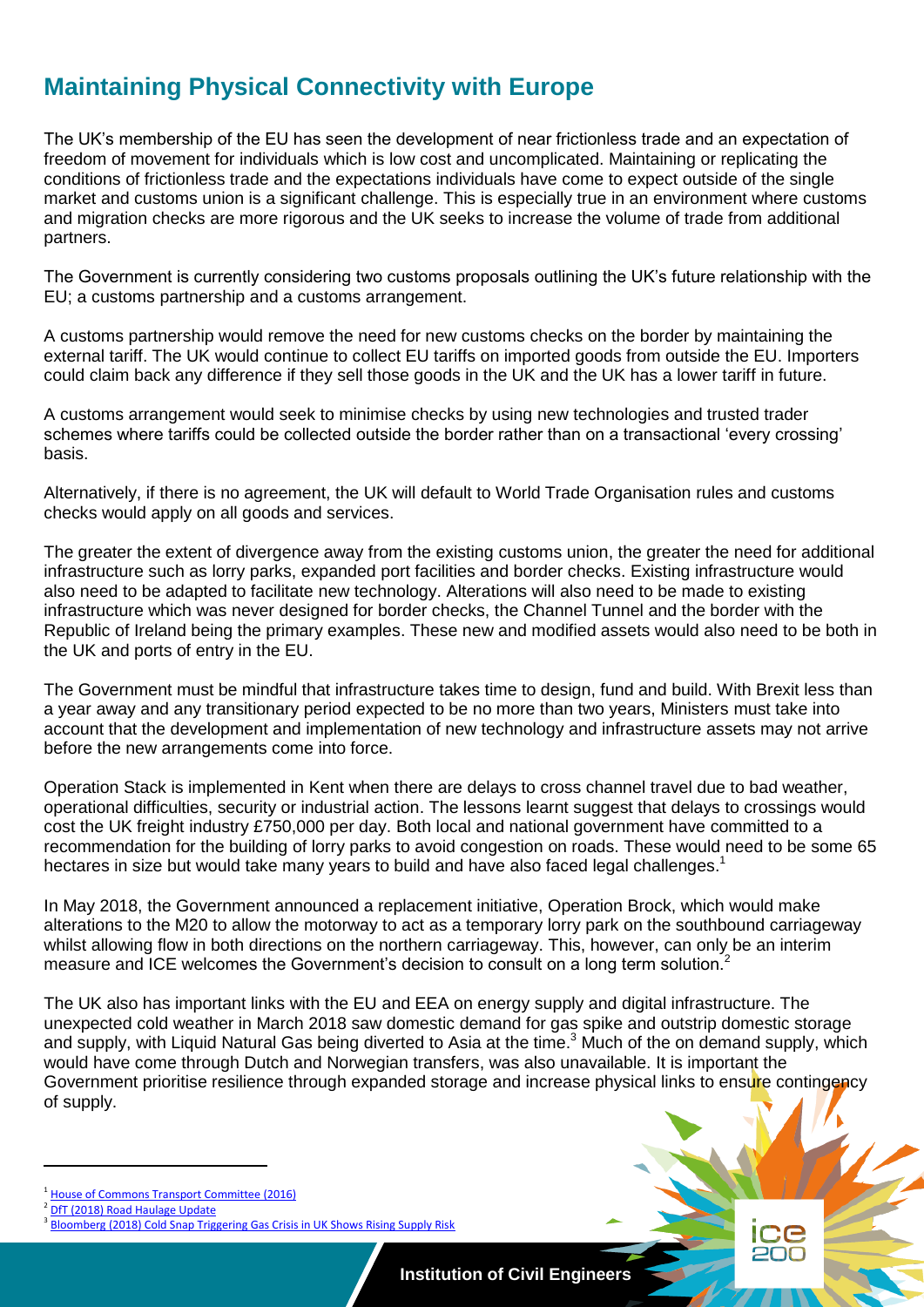Further, the banking sector's future relies heavily on digital connectivity with Europe for trading and clearing. Initiatives such as the Connecting Europe Facility, give provision for pan-European integration of Digital Service Infrastructure, supporting security, telecommunications, energy and transport across borders. This initiative and others are important for the UK's service economy and for integration of new customs arrangements reliant on technology. The UK must seek to remain active in efforts and projects which provide mutually beneficial outcomes.

Finally, it should be noted that there are significant infrastructure challenges which still need to be addressed outside of the demands of Britain's exit from the EU. Regional and East-West transport infrastructure, housing, rail and road capacity remain long- standing challenges which need to be met. Looking to future technological changes, support for the development of electric, connected and autonomous vehicles must remain a priority in order to meet environmental policy goals and mitigate against future scarcity of traditional carbon fuels.

How the Government and private investors meet these challenges, as well as the short-term factors Brexit may impose, is yet to be determined or remain unclear but they are challenges Britain will have to face in a post-Brexit world.

**Recommendation 1** - The Government should identify the physical infrastructure needed to maintain mutually beneficial links with the European Union under a new customs system, whilst expanding trade with the rest of the world.

### **Continuing the Flow of Investment**

The delivery of all new infrastructure assets is dependent on investment and finance. Without access to affordable capital, projects large and small will never leave the design phase. Whilst Brexit has dampened investor confidence to some extent, given the current political uncertainty, the UK, and the City of London, remain world centres for finance and financial instruments, with the wealth of expertise and liquidity this brings.

There remains a belief that the appetite for private investment in UK infrastructure is high and liquidity, both in the UK and in the wider global economy is also abundant. There are, however, not enough avenues and support mechanisms for private investment to support public infrastructure works at present.

The UK has benefited greatly from inward investment from the EU, with the European Investment Bank (EIB) investing some €31.3bn in the economy between 2012 and 2016. <sup>4</sup> This represents around one tenth of the financing for the current National Infrastructure Delivery Plan running to 2021.<sup>5</sup>

However, finance from the EIB has declined greatly since the UK's vote to leave the EU, with just €1.8bn invested in 2017 – a 72% drop from 2016. $^6$ 

There is a concern that if the Government is unable to negotiate continuing access to finance from the EIB, a vital component of infrastructure financing will be lost, and capital lending costs would increase.

EIB financing has a number of advantages; primarily it provides low cost financing for new infrastructure projects. The EIB is also one of the few large scale organisations which prioritise investment for social and regional infrastructure; it acts as an anchor investor, supporting projects by attracting other sources of financing to complete financial close and it is off balance sheet, which supports the Government's fiscal priorities.

ICE has previously called on the Government to achieve clarity on the UK's future relationship with the EIB and to consult on a possible UK investment bank in the event of a loss of access to EIB financing.<sup>7</sup>

The Government have indicated a concern that such a bank would be added to the Government's balance sheet and funded through borrowing through Public Sector Net Debt. Should this concern remain, ICE would

 $\overline{a}$ 



<sup>&</sup>lt;sup>4</sup> [EIB \(2017\) The EIB in the United Kingdom](http://www.eib.org/projects/regions/european-union/united-kingdom/index.htm)

<sup>&</sup>lt;sup>5</sup> This figure is based on EIB lending to the UK between 2012 and 2016, converted to Sterling and adjusted for inflation from a baseline of 2012 set against the NICP.

pipeline to 2021 estimated at £297.3bn<br><sup>6</sup> FIP (2017) The FIP in the United Kingde [EIB \(2017\) The EIB in the United Kingdom](http://www.eib.org/projects/regions/european-union/united-kingdom/index.htm)

<sup>&</sup>lt;sup>7</sup> [ICE \(2017\) Brexit Infrastrcture Group Investment Briefing](https://www.ice.org.uk/getattachment/news-and-insight/policy/brexit-infrastructure-group-investment-briefing/BIG-investment-briefing.pdf.aspx)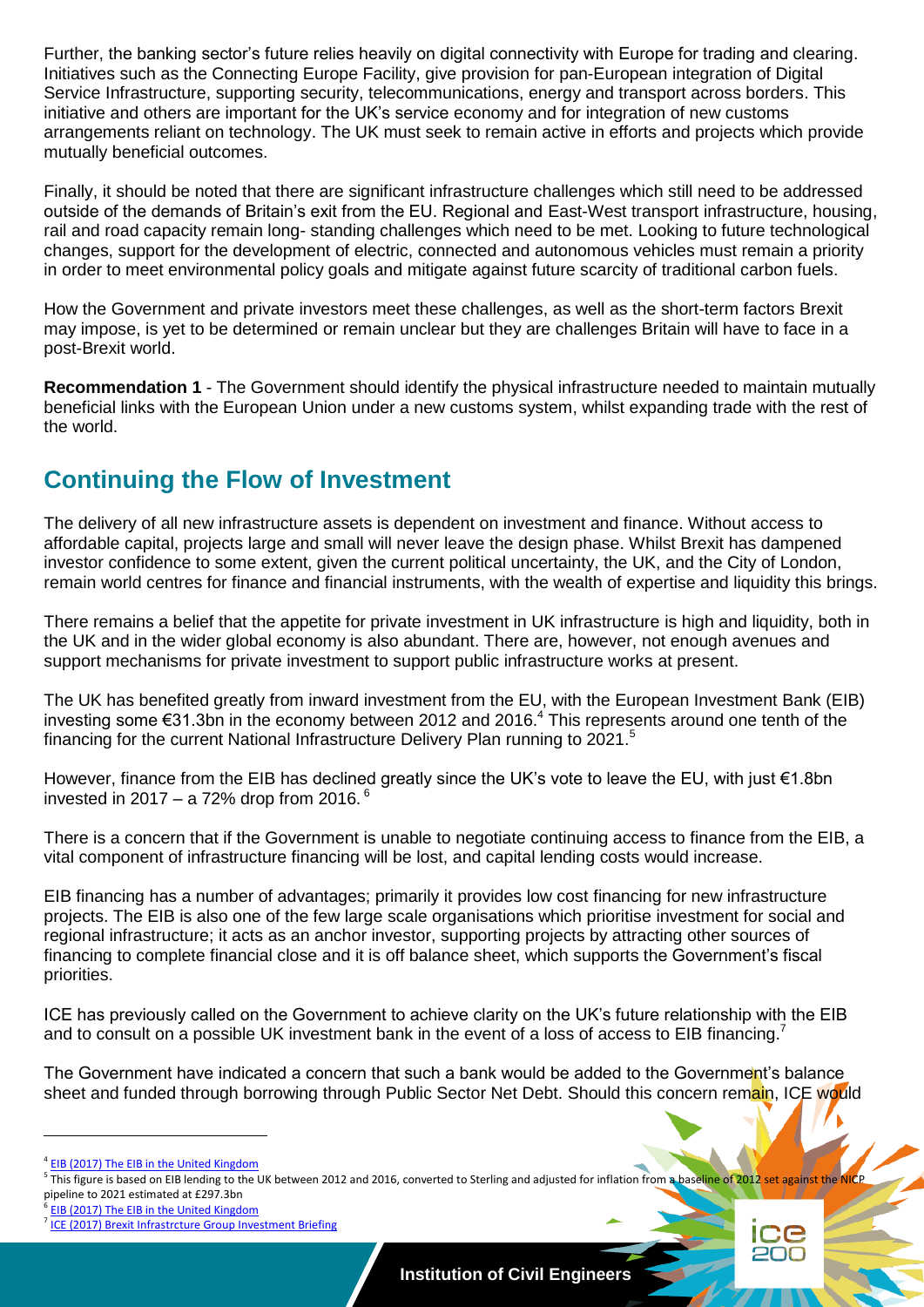encourage the Government to explore the possibility of supporting a privately owned and financed investment bank, supported through guarantee, using the underutilised UK Guarantees Scheme (UKGS).

Such a proposal would use the guarantee scheme, which has a cap of £40bn, ${}^{8}$  to support the capital requirements of a new bank, which some have estimated as requiring £20bn in seed capital.<sup>9</sup> The UKGS has, to date, provided just £1.8bn of guarantees through nine projects.

A UK Investment Bank would meet the purpose of the UKGS, which is to encourage the use of debt finance on private markets to support infrastructure development. It would also support the mobilisation of private capital to the scale necessary to deliver nationally significant public infrastructure projects.

Such a bank would also help maintain the UK's international expertise in this field and reduce the cost of private borrowing by transferring the Government's creditworthiness. Further, as a guarantee with sufficiently low risk can be considered a contingent liability, this would have the potential to remain off balance sheet. Other international investment banks, such as Germany's KfW, raise private capital with state support in the form of a guarantee in much the same wav.<sup>10</sup>

**Recommendation 2 –** The feasibility of establishing a UK Investment Bank should be explored, prior to the transition period coming into effect, by the Government as a contingency against a loss of access to low cost finance from the European Investment Bank.

#### **Skills and Free Movement**

The UK faces a skills gap in infrastructure. Analysis by the Infrastructure and Projects Authority (formerly Infrastructure UK) suggests that we will need to retrain and up-skill around 250,000 of the existing construction workforce and 150,000 of the engineering construction workforce by the end of the decade.<sup>11</sup> The Edge Foundation has estimated that there is an annual need of 203,000 people with Level 3+ (A level and above) engineering skills but that there is a shortfall of between 37,000 and 59,000 in meeting that need.

To put these figures into context, some 6.7 million people work in some capacity relating to engineering.<sup>12</sup>

The UK is highly dependent on migrant labour to meet this gap. In London, 27% of construction jobs are currently filled by EU nationals<sup>13</sup> and 8% of the total UK construction workforce are EU workers.<sup>14</sup> ICE believes that Government and industry should work together to map the skills required to deliver the National Infrastructure and Construction Pipeline and reflect this in any post-Brexit immigration system.

This need will be more pressing in coming decades due to the demographic challenge the UK faces as the population ages and there are fewer people of working age. The Office for National Statistics estimates that by 2046, 25% of the population will be over the age of 65.<sup>15</sup> Qualified construction workers and engineers take a significant amount of time to train and there are insufficient numbers of young people in education or training to maintain the numbers of skilled workers due to retire in the next ten years. Some 877,000 people, 15% of the total, are over the age of 55, but only 12,000 graduates entered the engineering profession in 2015.<sup>16</sup>

To address this challenge it is vital that EU economic migrants working directly within the built environment sector, or in associated industries, have certainty about their right to work and study in the UK in both the near and long term. This right should be reciprocal, allowing UK graduates and learners to access courses, work and share best practice and skills across the EU.

It is also important that the Government continue to invest in skills, education and training. Both Government and the sector should step up to the challenge by committing to support apprenticeships and skills training and

**4 Institution of Civil Engineers**

<sup>8</sup> [Gov.UK UK Guarantees Scheme \(2018\)](https://www.gov.uk/guidance/uk-guarantees-scheme)

<sup>&</sup>lt;sup>9</sup> [Financial Times \(2017\)](https://www.ft.com/content/6079b7b0-b574-11e7-aa26-bb002965bce8)  $10$  [KFW](https://www.kfw.de/PDF/Download-Center/Konzernthemen/KfW-im-%C3%9Cberblick/KfW-an-overview.pdf)

<sup>&</sup>lt;sup>11</sup> [HM Treasury \(2015\) National Infrastructure Plan for Skills](https://assets.publishing.service.gov.uk/government/uploads/system/uploads/attachment_data/file/464354/NIP_for_skills_final_web.pdf) [Engineering UK \(2017\) The state of engineering](http://www.engineeringuk.com/media/1355/enguk-report-2017.pdf)

<sup>&</sup>lt;sup>12</sup> Engineering UK 2018 The state of Engineering, Synopsis and Recommendations

 $13$  GLA (2017) Housing in London

<sup>&</sup>lt;sup>14</sup> [RICS. March 2017 UK construction industry could lose 8% of workforce post-Brexit](http://www.rics.org/uk/news/news-insight/press-releases/uk-construction-industry-could-lose-8-of-workforce-post-brexit-new-rics-figures-reveal-/)<br><sup>15</sup> RNS 804 R 2017 C 6 U LUIS R LUIS R LUIS R 2017

[ONS 2017, Overview of the UK Population](https://www.ons.gov.uk/peoplepopulationandcommunity/populationandmigration/populationestimates/articles/overviewoftheukpopulation/july2017)

<sup>&</sup>lt;sup>16</sup> [Engineering UK \(2017\) The state of engineering](http://www.engineeringuk.com/media/1355/enguk-report-2017.pdf)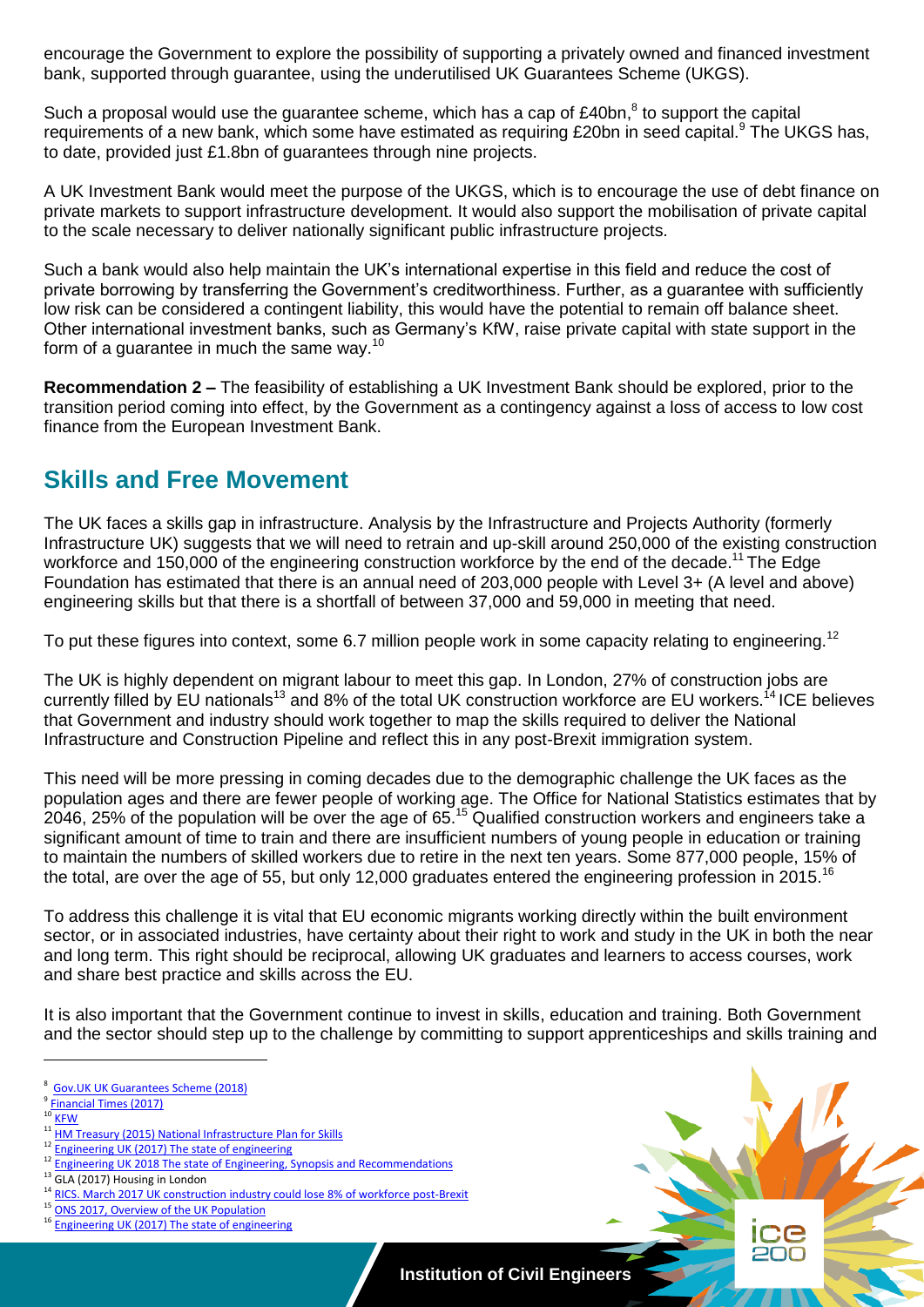promote the sector so young people are aware of the viability of engineering as a career choice. Two thirds of UK manufacturers are concerned about the future availability of skilled staff for their businesses, whilst only just over half, currently train apprentices.<sup>17</sup>

Both the immigration and education systems must recognise the strategic importance construction has to the UK's competitiveness; engineering as a sector employs 19% of the UK workforce and generated some 23% of the economy's £5.3 trillion turnover.<sup>18</sup> There is a need to promote productivity in the sector and avoid an outcome where scarcity of labour supply raises the costs of infrastructure delivery and maintenance to unaffordable levels.

The built environment sector must also make best use of emerging technology and more efficient methods of working. In the longer-term, off-site construction and manufacture in particular offers the possibility of a more efficient future. Possible benefits include reductions of the size of the on-site workforce, the ability to distribute the construction workforce around the country and the possibility of reducing the overall demand for labour.

Off-site construction has already been deployed in a number of projects including delivery of some of Crossrail's stations, most noticeably the new Liverpool Street Station platforms. It has also been used to great effect for Manchester Metrolink, with 55 tram stops installed for Phase 3 of that project using modular concrete units created off-site and installed on-site. Installation of the roughly 3000 units reduced the on-site construction process from 10-12 weeks to just four days.<sup>19</sup>

Implementation of off-site construction and other practices requires skilled workers learning from best practice. It also requires development of the skills the wider workforce need to integrate this method from the design phase and increasing awareness of more efficient construction methods in order to meet the demands of the industry. This could lead to a more efficient, regionally balanced and safer means of delivering projects.

We would encourage the Government to work with industry to model the sector wide impact off site manufacturing and other digital transformation technologies could have as a precursor to wider adoption. We would also encourage all government departments to consider the use of off-site construction for their projects, following the lead of the Departments for Transport, Health, Education, Justice and Defence announced at the 2017 budget.

**Recommendation 3 –** The Government should act to ensure freedom of movement for some construction workers and other built environment professionals, working with industry to map the skills required to deliver future projects under the National Infrastructure and Construction Pipeline

**Recommendation 4 -** The Government and industry should accelerate efforts to implement digital transformation and innovative ways of working.

### **Maintaining Britain's Leadership on International Standards**

The UK, through the British Standards Institution (BSI), has been a leader and key influencer on the development of standards through the international standardisation system, not least CEN and the European Committee for Electrotechical Standardization (CENELEC), the two main European Standards Organizations (ESOs). Participation in these bodies, as well as in the International Standards Organisation and International Electrotechnical Commission, has, according to BSI's stakeholders, been essential to the UK's participation in international trade, delivering benefits through harmonisation and simplification of market access conditions.<sup>20</sup>

The European standards system has simplified the market structure in Europe through the use of the single standard model. When a European standard is developed by industry and other interested parties, either on the basis of an international standard or as a European initiative, then all member bodies must adopt it as a national standard. This model delivers a single national standard for an aspect of a product or service where the need for one is identified.

**[BSI \(2016\)](file:///C:/Users/SHAPLAND_M/Desktop/ICE%20Design%20templates/05_word/05_no-cover/European%20Standards%20and%20the%20UK%20https:/www.bsigroup.com/LocalFiles/en-GB/EUREF.pdf)** 

[The Engineer \(21017\)](https://www.theengineer.co.uk/government-close-engineering-skills-gap/)

[Edge \(2018\) Skills shortages in the UK Economy](http://www.edge.co.uk/sites/default/files/documents/final_skills_shortage_bulletin_web_2.pdf)

[Construction News \(2014\) Manchester Metrolink calls for all kinds of connections](https://www.constructionnews.co.uk/markets/special-reports/manchester-metrolink-calls-for-all-kinds-of-connections/8660210.article)